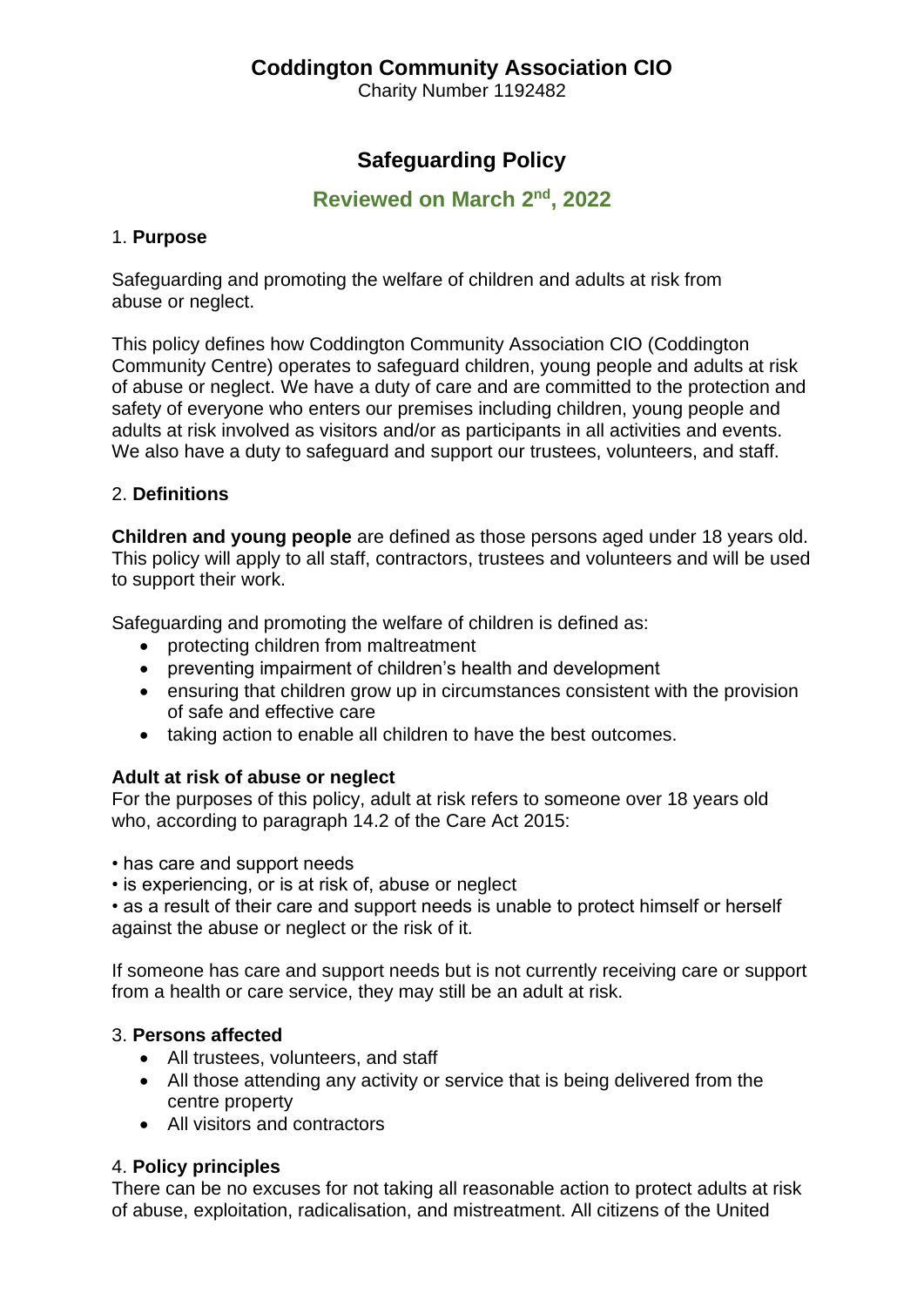Kingdom have their rights enshrined within the Human Rights Act 1998. People who are eligible to receive health and community care services may be additionally vulnerable to the violation of these rights by reason of disability, impairment, age, or illness.

Coddington Community Association CIO (Coddington Community Centre) has a zero-tolerance approach to abuse.

Coddington Community Association CIO (Coddington Community Centre) recognises that under the Care Act 2014, it has a duty for the care and protection of adults who are at risk of abuse. It also recognises its responsibilities for the safety and care of children under the Children Act 1989 and 2004.

Coddington Community Association CIO (Coddington Community Centre) is committed to promoting wellbeing, harm prevention and to responding effectively if concerns are raised.

Coddington Community Association CIO (Coddington Community Centre) is aware of the work of their local safeguarding Board/Partnership and other support organisations on the development and implementation of procedures for the protection of adults vulnerable from abuse. The policy is about stopping abuse where it is happening and preventing abuse where there is a risk that it may occur.

Coddington Community Association CIO (Coddington Community Centre) is committed to the following principles:

• The welfare of the child, young person or adult at risk is paramount

• All children, young people and adults at risk have the right to protection from abuse

• Safeguarding is everyone's responsibility: for services to be effective each professional and organisation should play their full part; and

• All suspicions and allegations of abuse must be properly reported to the relevant internal and external authorities and dealt with swiftly and appropriately.

#### 5. **Procedures**

a. All trustees will have signed the Statement of Eligibility form for trustees which includes a declaration that they have no convictions in relation to abuse. (Appendix 1)

b. All trustees will familiarise themselves with safeguarding responsibilities, undertake training on safeguarding issues including whistleblowing where it is available and offered by their local safeguarding board/partnership or other local support organisation and ensure that they understand the principles set out in this policy at 3 above.

c. All members of the Committee will work together to promote a culture that enables issues about safeguarding and promoting welfare to be addressed.

d. All members of the Committee, helpers or other volunteers will not have unsupervised access to children or adults at risk unless appropriately vetted. e. The Committee will follow safe recruitment practices.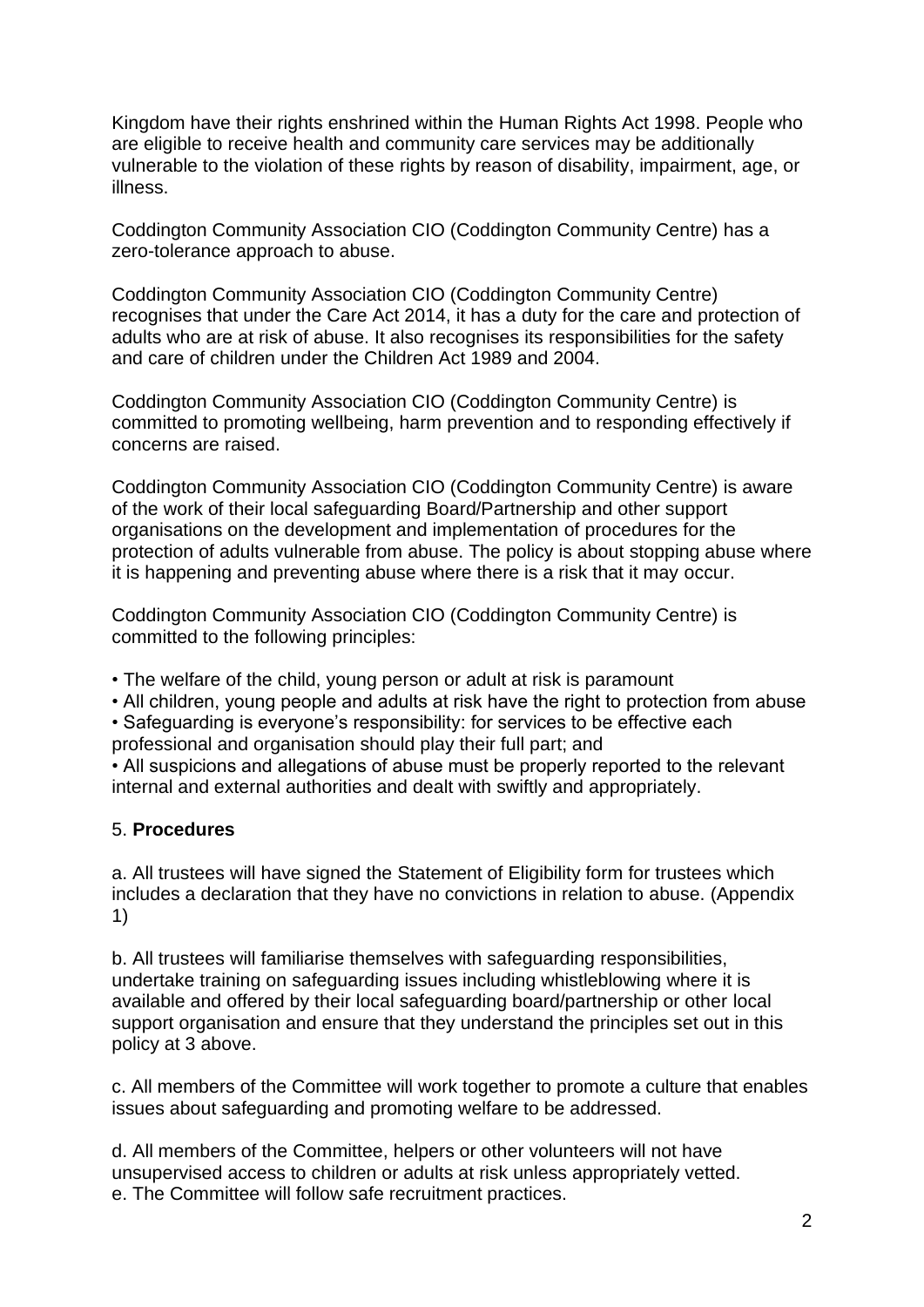f. The Clerk will be appointed to be responsible for child and adult at risk safeguarding matters. This person will have responsibility for reporting concerns that arise, as a matter of urgency, to the relevant safeguarding agency. The named person is Marion Fox Goddard.

g. All suspicions or allegations of abuse against a child or adult at risk will be taken seriously and dealt with speedily and appropriately. The appointed person will know who to contact and where to go for support and advice in relation to an allegation a concern about the quality of care or practice or a complaint - Details in Appendix 2. An allegation may relate to a person who works with children or adult at risk who has:

• behaved in a way that has harmed a child or adult at risk or may have harmed a child or adult at risk.

• possibly committed a criminal offence against or related to a child or adult at risk; or • behaved towards a child or children or adult at risk in a way that indicates they may pose a risk of harm to children.

h. The Clerk will ensure that all hirers of the centre have signed a hiring agreement.

This will require all hirers who wish to use the centre for activities which include children

and adults at risk, other than for hire for private parties arranged for invited friends and family, to produce a copy of their Safeguarding Policy and evidence that they have carried out relevant checks through the Disclosure and Barring Service (DBS).

i. The Committee will carry out an annual review of this policy.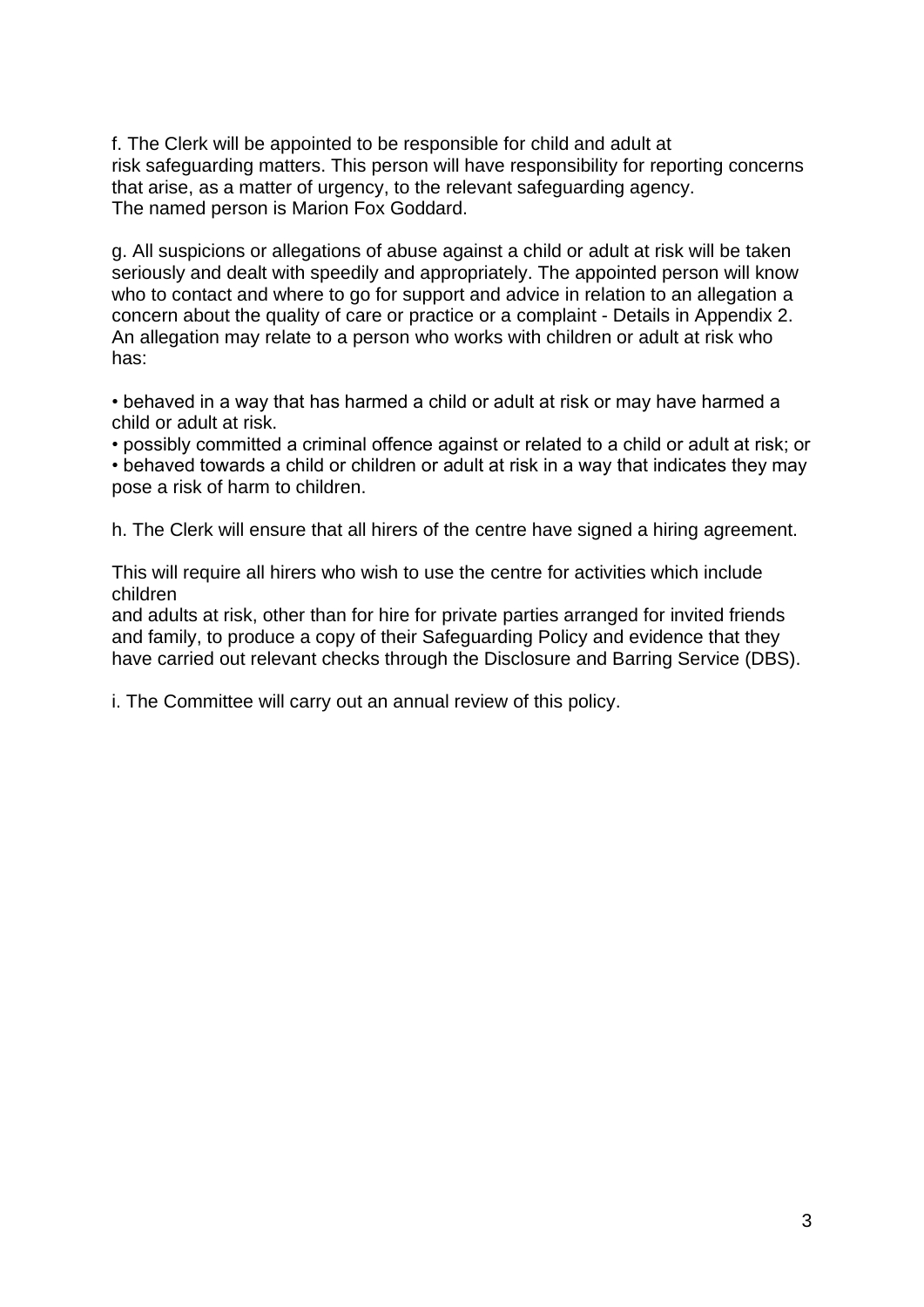### Appendix 1: Statement of Eligibility form



# **Trustee Eligibility Declaration**

PLEASE COMPLETE USING BLOCK CAPITALS AND BLACK INK (complete additional forms if you have more than 4 trustees)

Organisation name (Your organisation name as it appears in your governing document)

| Total number of trustees your organisation has |                       |                            |                  |
|------------------------------------------------|-----------------------|----------------------------|------------------|
| <b>Trustee 1</b>                               | <b>Trustee 2</b>      | Trustee 3                  | <b>Trustee 4</b> |
| Name                                           | Name                  | Name                       | Name             |
|                                                |                       |                            |                  |
| Signature:                                     | Signature:            | Signature:                 | Signature        |
|                                                |                       |                            |                  |
| Date                                           | Date                  | Date                       | Date             |
| D<br>D<br>M<br>M<br>v                          | D<br>D<br>M<br>V<br>M | D<br>D<br>Y<br>v<br>M<br>M | D<br>D<br>M<br>M |

#### Working with vulnerable groups

Tick this box if your organisation works with vulnerable people (including children) and you declare that you have:

- Read and understood the Charity Commission's safeguarding guidance
- Carried out all trustee eligibility checks the law requires and on the basis of those checks are satisfied that the people acting as trustees are both eligible and suitable to act as trustees of this charity

#### Trustee eligibility and responsibility

By completing and signing this form, you declare that you:

- are willing to act as a trustee of the organisation named above
- understand your organisation's purposes (objects) and rules set out in its governing document
- are not prevented from acting as a trustee because vou:
	- have an unspent conviction for one or more of the offences listed here\*
	- have an IVA, debt relief order and/or a bankruptcy order
	- have been removed as a trustee in England, Scotland or Wales (by the Charity Commission or Office of the Scottish Charity Regulator)
	- have been removed from being in the management or control of any body in Scotland (under relevant legislation)
	- have been disqualified by the Charity Commission
	- are a disqualified company director
	- are a designated person for the purposes of antiterrorism legislation
	- are on the sex offenders register
	- have been found in contempt of court for making (or causing to be made) a false statement
	- have been found guilty of disobedience to an order or direction of the Charity Commission

#### **Corporate Trusteeship**

Tick this box if your organisation has a corporate trustee (another organisation which acts as trustee such as a local authority) and its directors are making this declaration)

#### **Personal benefit**

If your organisation pays (or will pay) any trustee for being a trustee OR any trustee or person connected to them for providing goods and services, you declare that this will:

- be in the organisation's best interests  $\bullet$
- be lawful and authorised
- help the organisation carry out its purposes (or be a necessary by-product of it carrying out its purposes)

#### You also declare that:

- the information you provide to the Charity Commission  $\bullet$ is true, complete and correct
- you understand that it's an offence under section 60(1)(b) of the Charities Act 2011 to knowingly or recklessly provide false or misleading information
- your organisation's funds are held (or will be held) in its name in a bank or building society account in England or Wales
- you will comply with your responsibilities as trustees these are set out in the Charity Commission guidance 'The essential trustee (CC3)'
- (if applicable) the primary address and residency details you provide in a charity registration application are correct and you will notify the Charity Commission if they change

\* https://assets.publishing.service.gov.uk/government/ uploads/system/uploads/attachment\_data/file/820804/ Disqualification Reasons Table v2.odt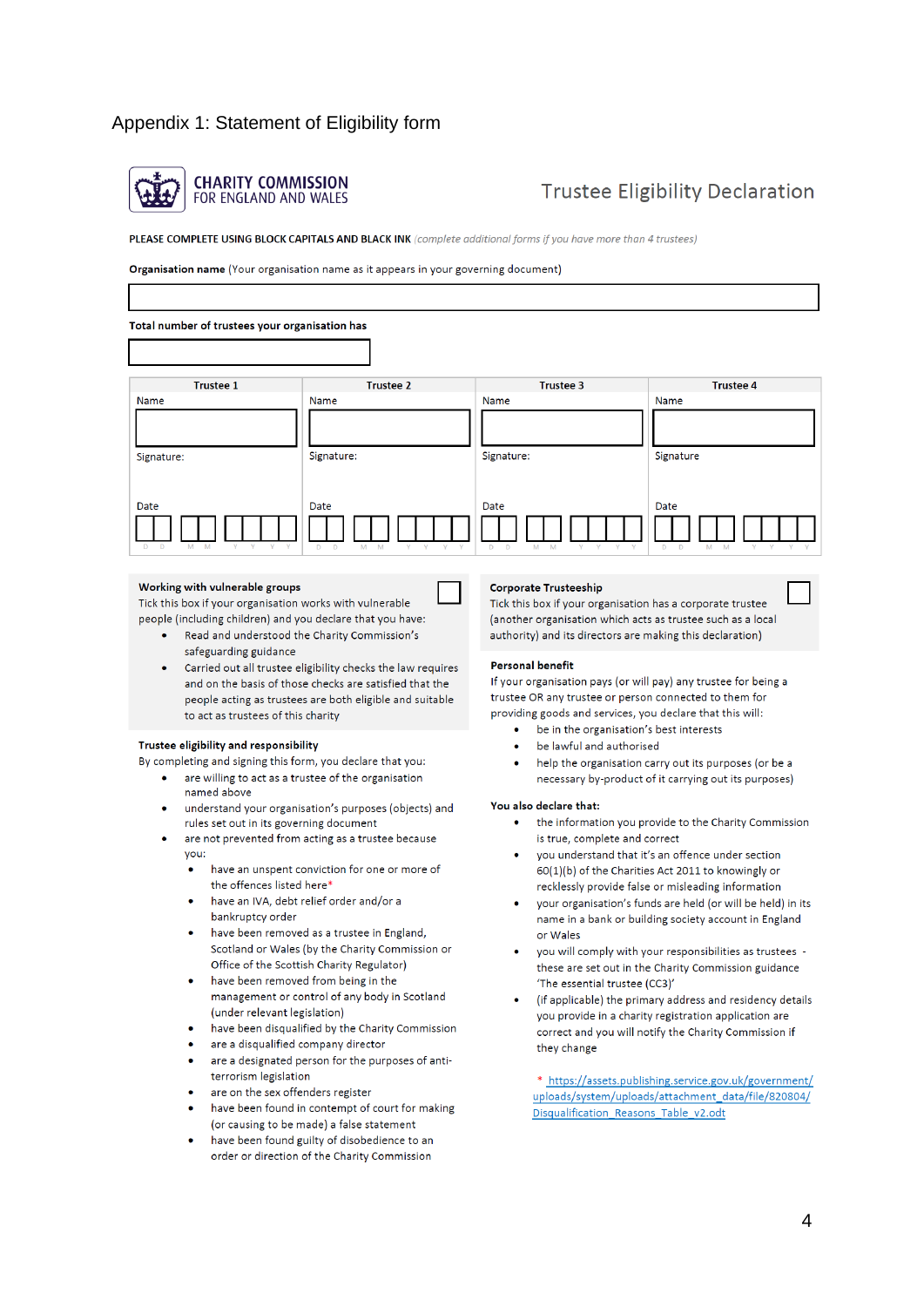#### Appendix 2:

Safeguarding children - Multi-Agency Safeguarding Hub (MASH) | Nottinghamshire **County Committee** https://www.nottinghamshire.gov.uk/care/safeguarding/childrens-mash



# Safeguarding children - Multi-Agency Safeguarding Hub (MASH)

If you think a child is at risk of abuse, please report this to us via our form. If you have urgent concerns for a child, or suspect that a child. has been abused in any way, please call us immediately on 0300 500 80 80 (if you are a member of the public) or 0300 500 80 90 (if you are a professional). If you require an urgent response outside of working hours (08:30-17:00), contact the Emergency Duty Team (EDT) on 0300 456 4546. In an emergency call 999. To report a crime call 101.

#### What is a safeguarding concern?

Non-safeguarding concerns

Report a new concern about a child

#### **Multi-Agency Safeguarding Hub**

What is the Multi-Agency Safeguarding Hub?

### Nottinghamshire Safeguarding Children Partnership (NSCP)

The Nottinghamshire Safeguarding Children Partnership(NSCP) provides the safeguarding arrangements under which the safeguarding partners and relevant agencies work together to coordinate their safeguarding services.

The partnership is responsible for identifying and responding to the needs of children in Nottinghamshire, commissioning and publishing local child safeguarding practice reviews and providing scrutiny to ensure the effectiveness of the safeguarding arrangements. The NSCP provides interagency safeguarding children procedures and guidance as well as a programme of multi-agency training including e-learning, workshops and seminars

Nottinghamshire Safeguarding Children Partnership

#### Policies, procedures and quidance

Policies, procedures and guidance

#### **Notts Help Yourself Directory**

Get support from other agencies and organisations.

Notts Help Yourself Directory

#### Concerns relating to an adult

Report safeguarding concerns relating to an adult

#### Contact

Due to the current situation with Covid-19 and the high volume of referrals that the MASH is receiving, please only telephone the MASH if your referral is urgent, requiring a Social Worker to visit the child today.

For referrals that are not urgent, please submit an online form, which will be read on the working day of receipt.